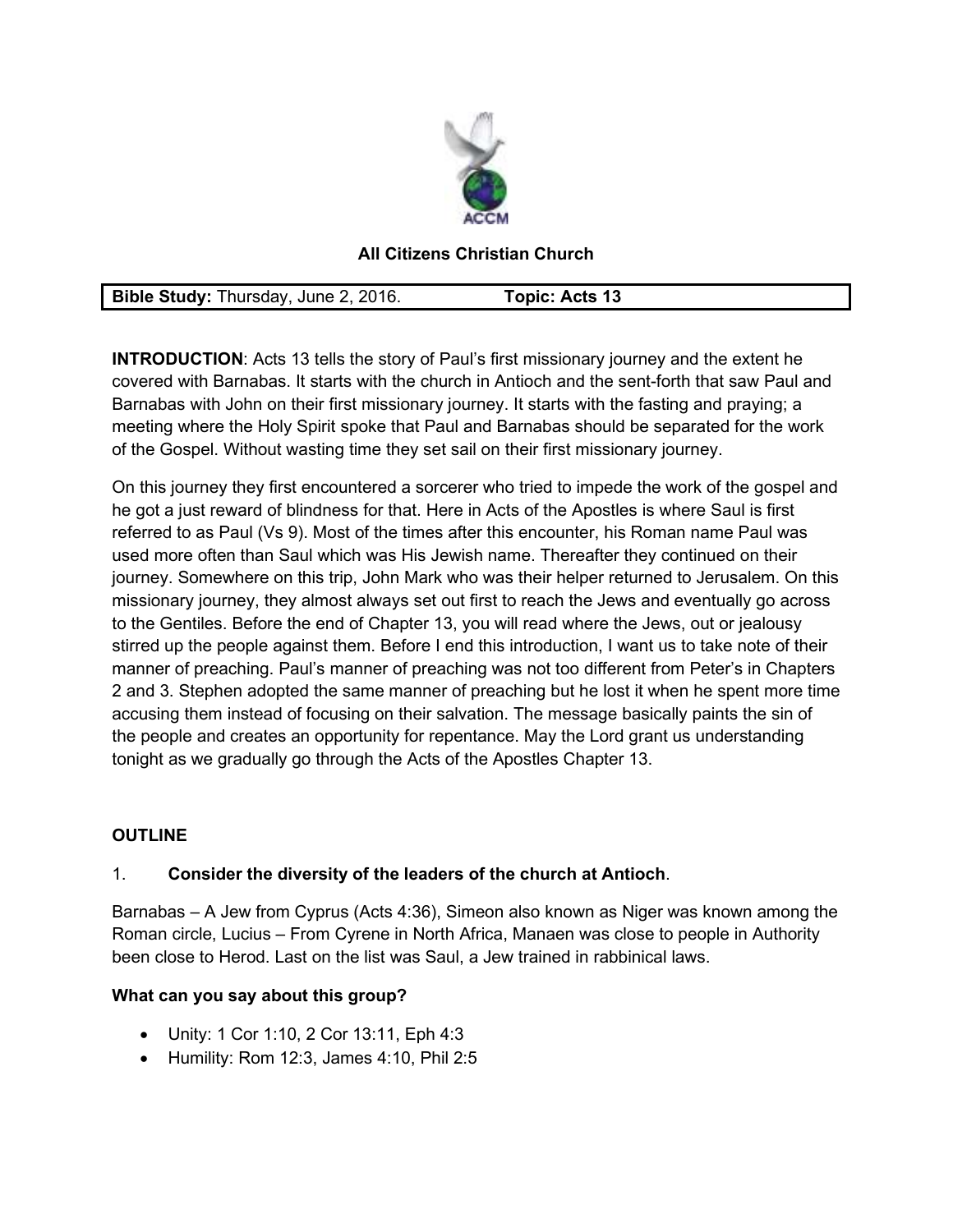2. Looks like they were in a prayer meeting accompanied by fasting. It's interesting when the Holy Spirit chose Paul and Barnabas. The very leaders of the church that the disciples sent to Antioch.

**Don't you think some people would have resisted this call considering that they were the most senior so to speak and they have already established a thriving church in Antioch?** 

- They knew their ministry. Eph 4:11,
- Their focus was not material wealth or earthly gains. Heb 11:10, Heb 12:1-2
- The best were sent out. Do we still do it like this if we have to send out people for the ministry work?

Note that they did not call Peter to let them know that they were leaving Antioch.

3. When they set sail they first went to Cyprus. Note that Barnabas was from Cyprus. Acts 1:8. It pays to first take the gospel to your own people.

It appears Cyprus had a lot of Jews as the disciples preached in many synagogues.

Why do you think the disciples often first went to the Jews or the synagogues?

- It looks like moving from the principle of the known to the unknown.
- Secondly the Synagogues did not only have Jews but also gentiles who will be obviously go with the message to other gentiles.
- Thirdly it was a good landing pad
- 4. Examine the Power of miracles in the propagation of the gospel.

Characteristics of Paul, he spoke to Elymas or Bar-Jesus the Sorcerer (Mageuo) and commanded blindness on him calling him the child of the devil instead of the son of Jesus as his name suggests in Aramaic.

Note that in this miracle a Jew was cursed and a gentile was redeemed. John 3:16, I Cor 1:22, Rom 15:18-19, Mark 16:20.

Let us pray that the Lord will confirm our ministry with signs and wonders.

See vs 13: Up until the encounter at Paphos, it appears Barnabas was in charge but from vs 13 Paul takes over.

Why did John Mark return to Jerusalem?

- 1. Maybe he was unhappy that his cousin Barnabas was no longer in charge.
- 2. Maybe he just could not take the strong tilt towards the gentiles
- 3. Maybe as a young man he was afraid of the journey over the mountains to Pisidia Antioch
- 4. Maybe he was homesick
- 5. Perhaps he could not cope with Paul's sickness of Malaria at Perga.

After the reading of the law and the Prophets Paul and Barnabas were asked to encourage the people with a message.